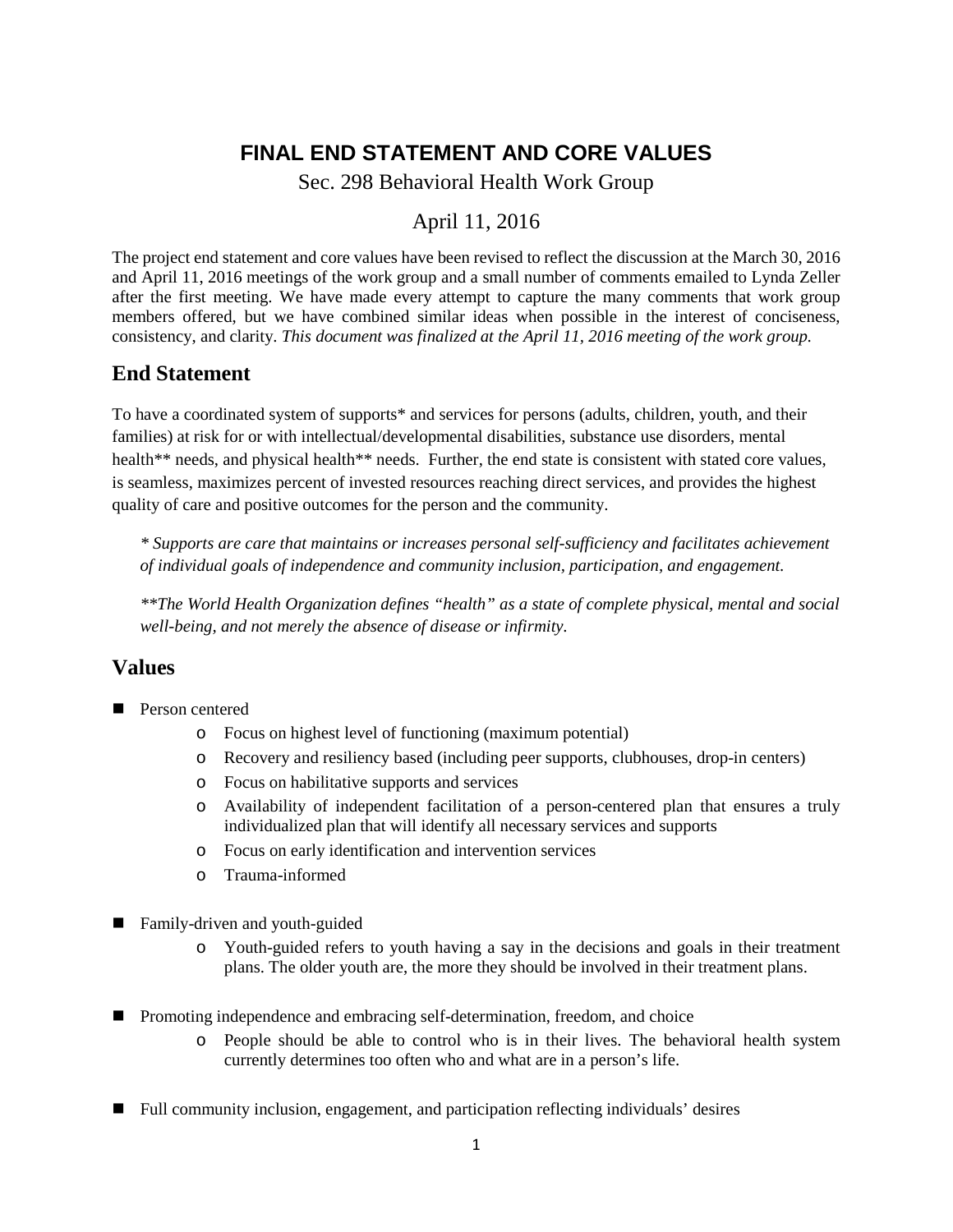- **Meaningful participation and engagement defined by the person (including education and employment** and choice of residence), ensuring that each individual reaches her/his fullest potential
	- o People should be supported to gain and maintain meaningful integrated employment at competitive wages.
	- o Integrated educational opportunities with needed supports
	- o Business ownership and self-employment
- **Positive outcomes for the person** 
	- o When children are in services, the outcomes are often family-based.
	- o Outcomes- and data-driven system based on evidence or best practices
- Individuals' satisfaction with care
- Community-based
	- o All services and support are local, with strong collaboration among organizations and people delivering supports and services.
	- o Community is defined as including tribal nations
	- o Providers should be community-based, with behavioral health and provider leadership coming from local communities.
	- o People have choice of home and community-based services that are consistent with state and federal rules.
	- o Community is defined as inclusive of where people choose to live, work, go to school, play, and worship. It encompasses the elements of daily life that an individual chooses to participate in and should embrace race, ethnicity, faith, gender, age, LGBTQI status, and all other subcategories of our population.
	- o Community-based should reflect the unique ability of Michigan communities to define and build supports and services that address community- and person-defined needs and expand a community's capacity to nurture and support its members.
- Linguistic and cultural competence and relevance (rural, urban, race, ethnicity, gender, faith, age, LGBTQI status, and all other categories of the population) to assure that all community members are well served.
	- o All cultures are of equal value and merit equal respect
	- o The system need to recognize, work with, and respect tribal nations
- Optimal availability and access to a full array of effective care driven by people's needs and desires
	- o Individuals' need for the level and frequency of services must be considered (sufficiency).
	- o There must be a community safety net for vulnerable persons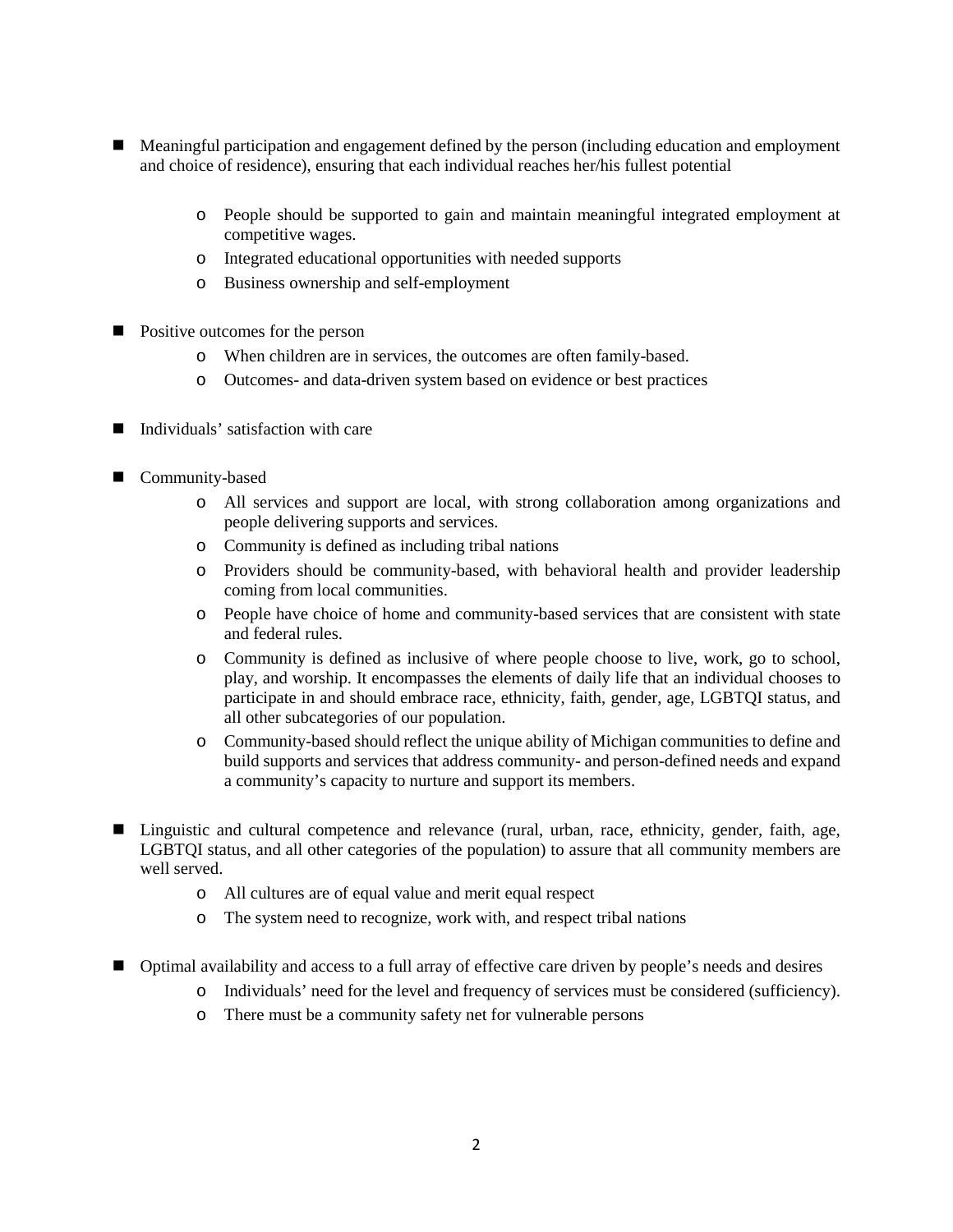- $\blacksquare$  Availability of a coordinated, seamless, trauma-informed system of supports and services that integrates all care for the whole person
	- o Coordination has to focus on the whole person, which is more than physical health and behavioral health services: social determinants of health, social supports and services anything a person needs to be successful. For example, people may need help with finding housing, getting a driver's license, or applying for insurance, among other services.
	- o Persons who receive supports and services should have the support necessary to have healthy relationships
	- o The integration of whole person care can be best achieved when the model of care supports linkages among physical, behavioral, and social elements and promotes optimal health.
	- o Real- and full-time coordination of care
- $\blacksquare$  Highest quality of care, supports, and services delivered by a robust, trained, and experienced workforce and volunteers
	- o The workforce should be well trained, well compensated, and honored for their work.
- Invest in peer supports and peer-led organizations and recognize their value
	- o Peer supports are a growing and important group of professional providers. People are often willing to share information with their peer supports that they would not share with their clinicians.
	- o This value should include the use of recovery coaches, peer support specialists, peer-led programs and organizations, and parent support partners.
- Focus on prevention and early intervention
	- o Prevention and early intervention services can help avoid the need for intense behavioral health services.
	- o Promotion of community health and wellness and stigma reduction
- Public oversight and accountability to ensure the public interest
	- o Transparency (access to information, open meetings)
	- o Array of services and supports accountable to the public and the persons and families receiving services
	- o People with disabilities should not be segregated in communities
	- o There should be community engagement through representation of persons or parents and caregivers in publicly funded health care systems on the board/governance of any managing entity
	- o Serves as social safety net for the community
- Maximize percent of invested resources reaching direct services
	- o Efficient and effective delivery of services and supports from providers and administrators should produce gains that remain in the system and go to providing services and supports to people.
- Readily available information/outreach about care, services, and supports